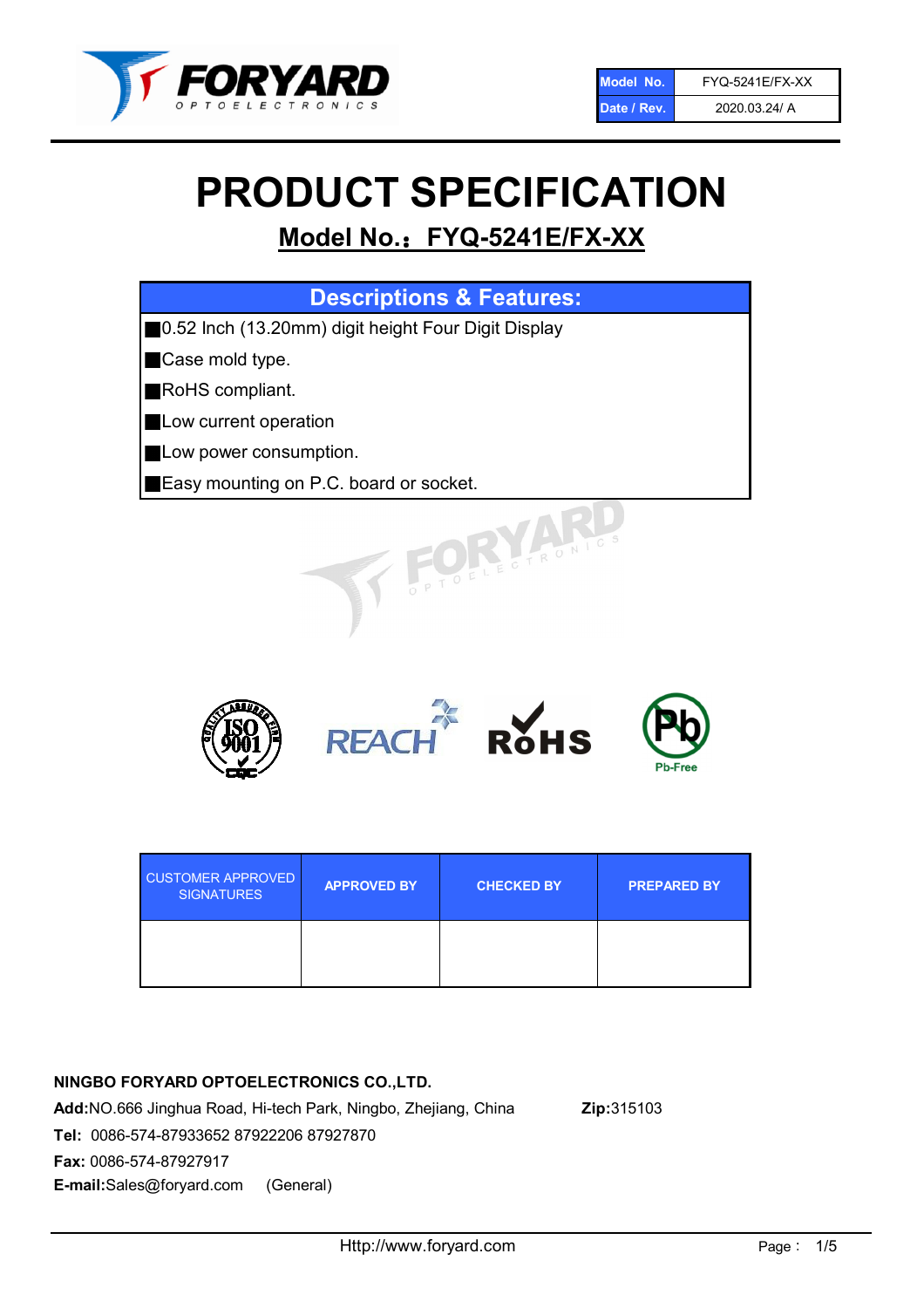

| Model No.   | <b>FYQ-5241E/FX-XX</b> |
|-------------|------------------------|
| Date / Rev. | 2020.03.24/ A          |

## Model No.: FYQ-5241E/FX-XX

## ■ -XX: REF Surface / Epoxy color

| <b>Color</b><br><b>Number</b> |                |                                                   |                   |               |
|-------------------------------|----------------|---------------------------------------------------|-------------------|---------------|
| REF Surface Color   O White   |                | $\circ$ Black $\circ$ Gray                        | $\circ$ Red       | $\circ$ Green |
| Epoxy Color                   | I∩ Water Clear | $\mathbin{\varcap}$ White $\mathbin{\varcap}$ Red | ○ Green  ○ Yellow |               |

#### ■ Mechanical Dimensions





Notes:

- 1. All pins are Φ0.50[.020]mm
- 2. Dimension in millimeter [inch], tolerance is ±0.25 [.010] and angle is ±1° unless otherwise noted.
- 3. Bending≤Length\*1%.
- 4.The specifications,characteristics and technical data described in the datasheet are subject to change without prior notice.
- 5.The drawing is different from the actual one, please refer to the sample.

14.60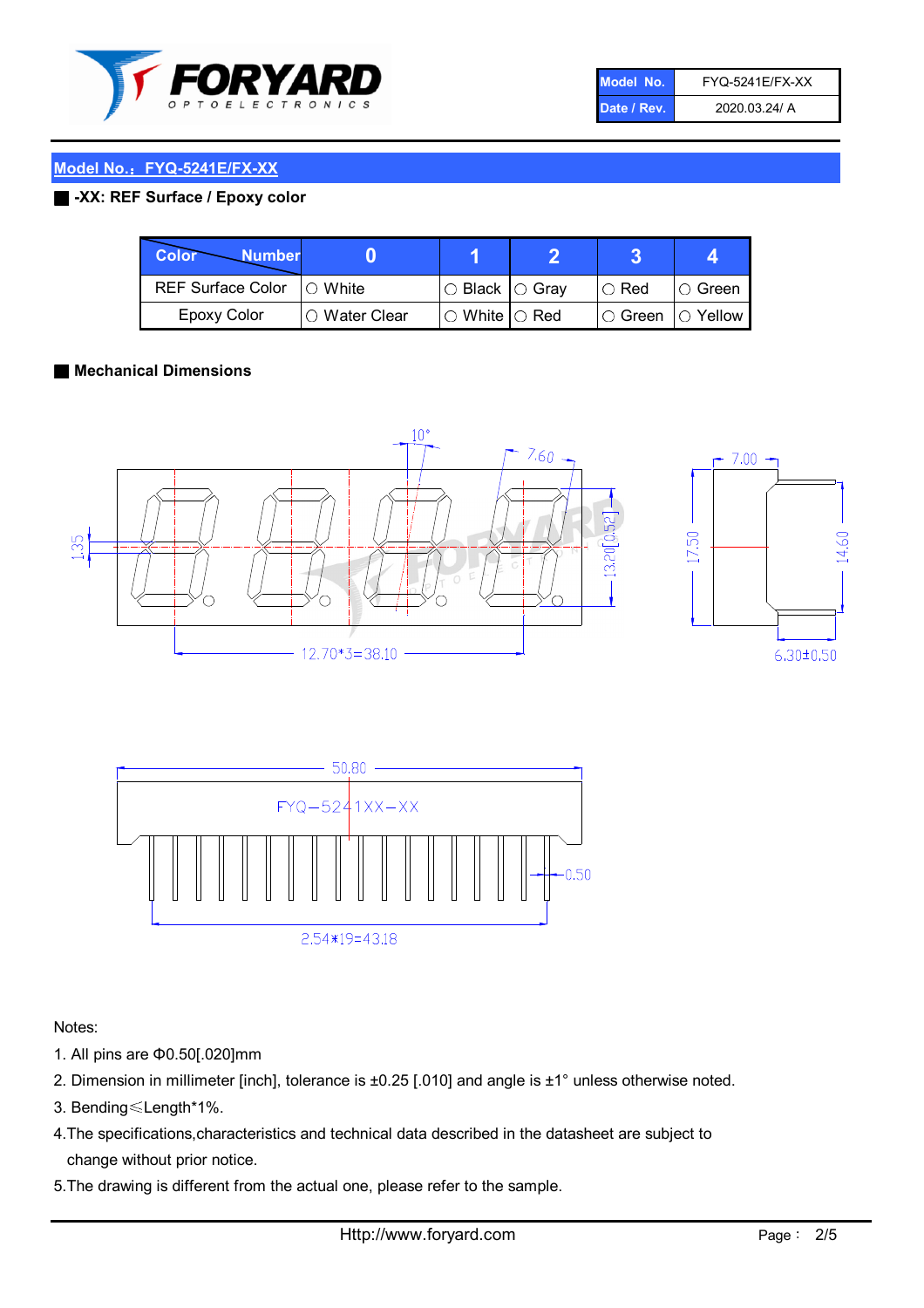

| Model No.   | <b>FYQ-5241E/FX-XX</b> |
|-------------|------------------------|
| Date / Rev. | 2020.03.24/ A          |

#### Model No.: FYQ-5241E/FX-XX

# ■ All Light On Segments Feature & Pin Position







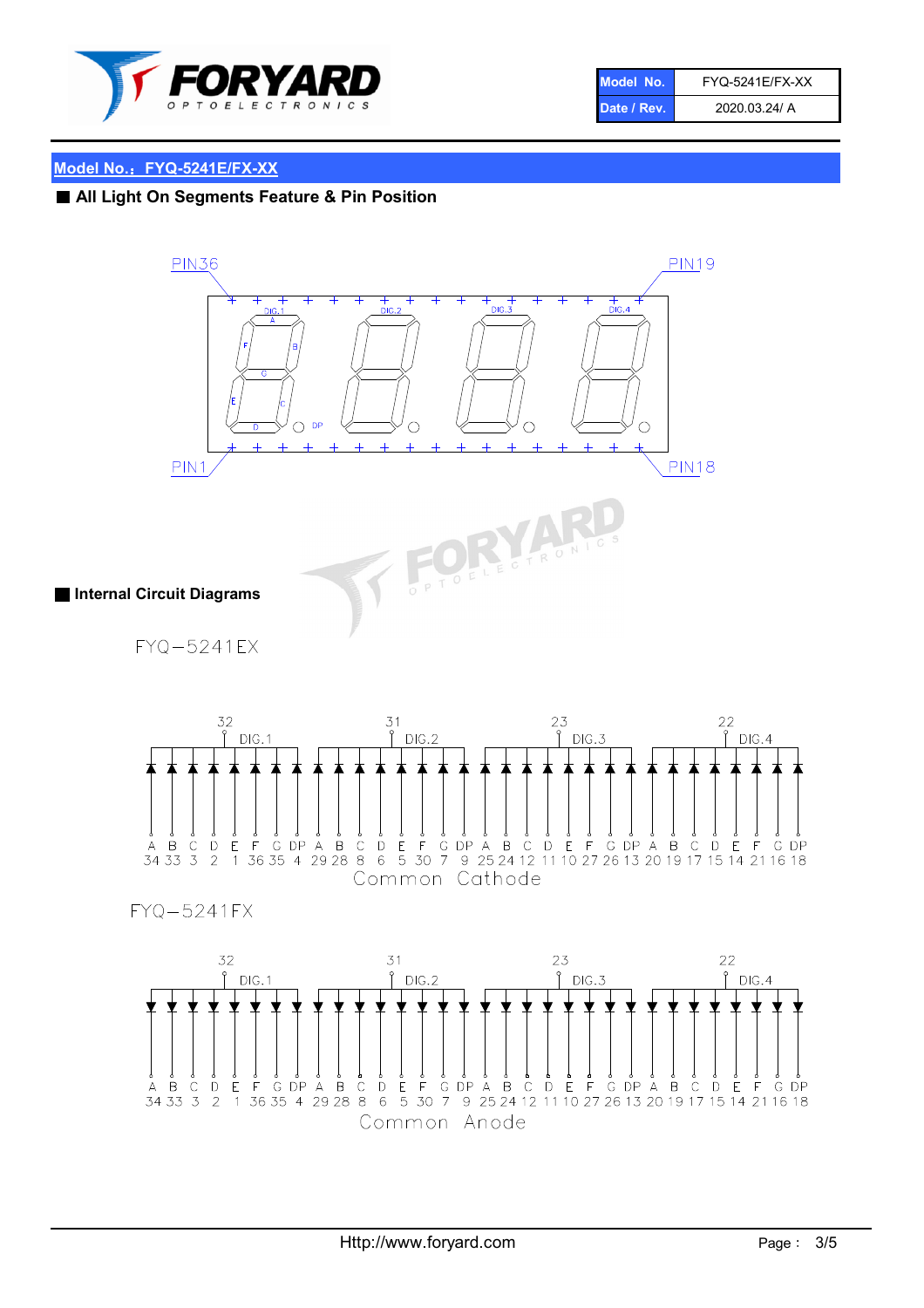

| Model No.   | <b>FYQ-5241E/FX-XX</b> |
|-------------|------------------------|
| Date / Rev. | 2020.03.24/ A          |

(Ta=25℃)

#### Model No.: FYQ-5241E/FX-XX

#### Absolute maximum ratings

| solute maximum ratings       |               |                       |              |            | (Ta=25℃)    |
|------------------------------|---------------|-----------------------|--------------|------------|-------------|
| <b>Parameter</b>             | <b>Symbol</b> | <b>Test Condition</b> | <b>Value</b> |            |             |
|                              |               |                       | <b>Min</b>   | <b>Max</b> | <b>Unit</b> |
| Reverse Voltage              | VR            | $IR = 30$             | 5            |            |             |
| <b>Forward Current</b>       | ΙF            |                       |              | 30         | mA          |
| Power Dissipation            | Pd            |                       |              | 100        | mW          |
| <b>Pulse Current</b>         | Ipeak         | Duty=0.1mS,1KHz       |              | 150        | mA          |
| <b>Operating Temperature</b> | Topr          |                       | $-40$        | $+85$      | °C          |
| Storage Temperature          | Tstr          |                       | $-40$        | $+85$      | °C          |

#### ■ Electrical-Optical Characteristics

#### ● Color Code & Chip Characteristics:(Test Condition:IF=10mA)

Typ Max S | Hi $\textsf{Red}$  | AlGaInP | 660nm LE 20nm | 2.00 | 2.50 D | Super Red | AIGaAs/DH | 650nm | 20nm | 2.00 | 2.50 E | Orange | GaAsP | 625nm | 35nm | 2.00 | 2.50 A | Amber | GaAsP | 610nm | 35nm | 2.00 | 2.50 Y | Yellow | GaAsP | 590nm | 35nm | 2.00 | 2.50 G Yellow Green AIGaInP | 570nm | 10nm | 2.00 | 2.50 3.00 3.80 3.00 3.80 W | White | InGaN/GaN | X=0.29,Y=0.30 |CCT:9500K| 3.00 | 3.80 UHR Ultra Hi Red | AlGaInP | 640nm | 20nm | 2.00 | 2.50 UR | Ultra Red | AlGaInP | 635nm | 20nm | 2.00 | 2.50 UE Ultra Orange | AIGaInP | 625nm | 20nm | 2.00 | 2.50 UA Ultra Amber | AIGaInP | 610nm | 20nm | 2.00 | 2.50  $UV$  Ultra Yellow  $\vert$  AlGaInP  $\vert$  590nm  $\vert$  20nm  $\vert$  2.00  $\vert$  2.50  $\text{UG}$  Ultra Yellow Green | AIGaInP | 570nm | 30nm | 2.00 | 2.50 PG Pure Green | InGaN | 520nm | 36nm | 3.00 | 3.80 30nm 3.00 3.80 30nm 3.00 3.80 UW |Ultra White | InGaN/GaN | X=0.29,Y=0.30 |CCT:9500K| 3.00 | 3.80 10~20 Standard brightness Forward Voltage(VF) Unit:V 15~30 10~20 10~20 625nm GaAsP 590nm **Emitting Color Dice Material** 10~21 610nm Luminous **Intensity** (Iv) Unit:mcd AlGainP 660nm GaAsP GaAsP AlGaAs/DH **Spectral** Line halfwidth (∆λ1/2) Peak Wave Length $(\lambda_{\rm P})$ UB 460nm 635nm AlGaInP AlGaInP AlGaInP InGaN/GaN AlGaInP | 570nm | 10nm | 2.00 | 2.50 | 10~20 30~105 30~135 460nm 520nm Ultra brightness **AlGaInP** AlGaInP 60nm AlGaInP 640nm Segment-to-Segment Luminous Intensity ratio(Iv-M) 1.5:1 610nm 9~20(mw) 350~450 470nm 120~180 120~180 Ultra Blue InGaN/GaN InGaN/GaN 9~20(mw) 20~50 280~600 570nm | 30nm | 2.00 | 2.50 | 20~60 470nm 590nm InGaN/GaN B Blue I InGaN 40~85 60~120~180 40~70

#### Note:

1.Luminous Intensity is based on the Foryard standards.

2.Pay attention about static for InGaN